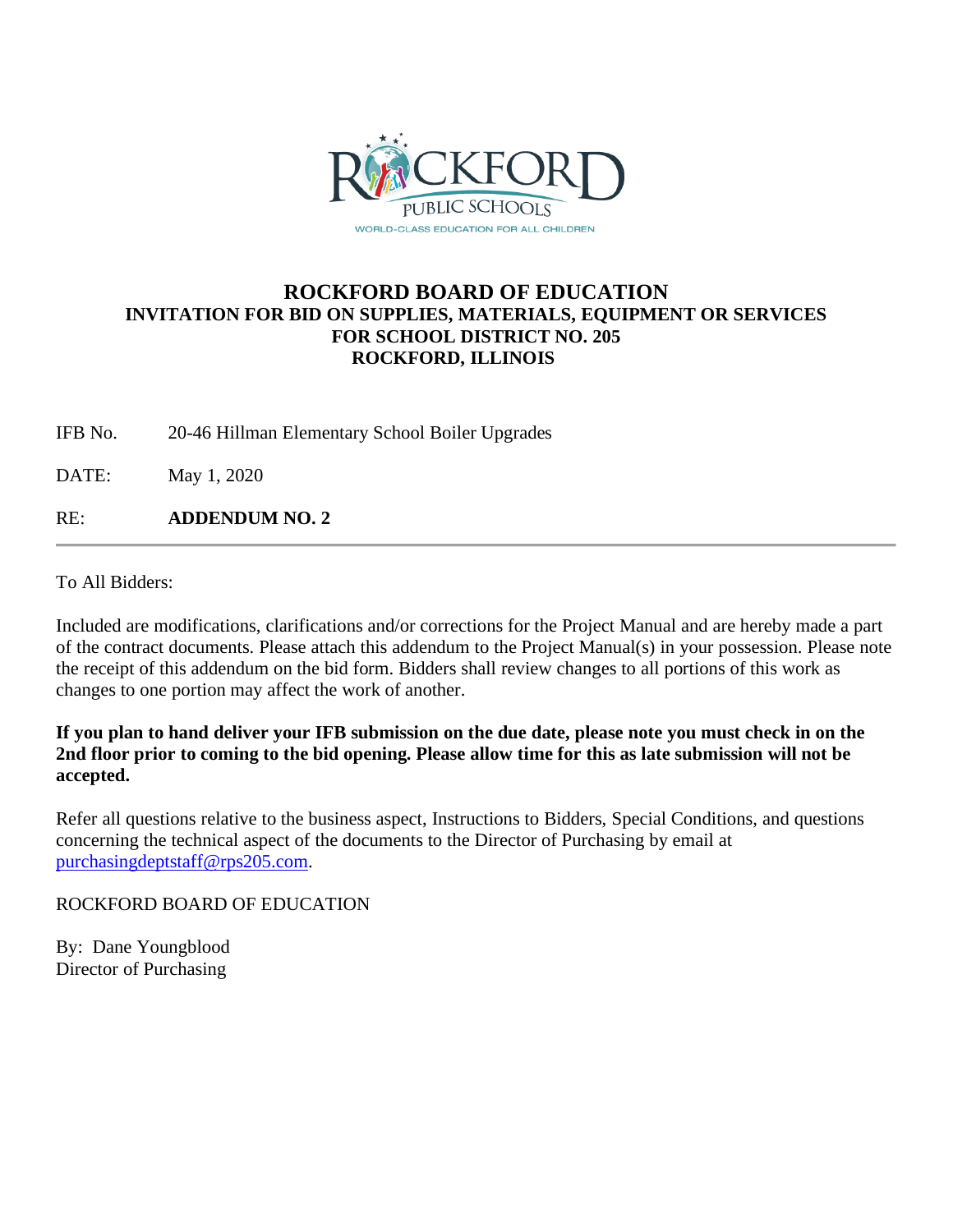# **LARSON & DARBY GROUP**<br>
4949 Harrison Avenue, Suite 100 **ARCHITECTURE-ENGINEERING-INTERIORS**<br>
P. O. Box 5207, Rockford, IL 61125-0207

P. O. Box 5207, Rockford, IL 61125-0207 815/484-0739 FAX 815.229.9867

- TO: ALL BIDDERS
- RE: ADDENDUM #2

Changes to Bidding Documents Dated April 13, 2020

# PROJECT: HILLMAN ELEMENTARY SCHOOL BOILER UPGRADES ROCKFORD PUBLIC SCHOOLS 205 ROCKFORD, ILLINOIS RPS PROJECT NO.: 2058, IFB 20-46 LDG PROJECT NO.: 30050

DATE: May 1<sup>st</sup>, 2020

Please attach this Addendum to the Project Manual and Drawings for the referenced project. Take the changes to the Project Manual and Drawings into consideration in preparing your Bid.

Bidders shall make note in writing on Bid Form that this Addendum has been taken into consideration. Failure to do so may be sufficient cause to reject the Bid.

# LARSON & DARBY GROUP

By\_\_\_\_\_\_\_\_\_\_\_\_\_\_\_\_\_\_\_\_\_\_\_\_\_\_\_\_\_\_\_\_\_\_\_

Raed Salem

This Addendum consists of 1 page, plus materials itemized herein.

- I. GENERAL CLARIFICATIONS
	- A. The new heating plant shall be constant volume flow. System pumps shall be constant volume and therefore shall be no requirement for Variable Frequency Drives or Differential Pressure Control. Refer to revised specification section 23 90 93R.

# II. ADDITIONS OR CHNAGES TO THE PROJECT MANUAL

SECTION 23 09 93 – SEQUENCE OF OPERATIONS FOR HVAC CONTROLS

1. REPLACE with attached 23 09 93R section issued herewith.

END OF ADDENDUM #2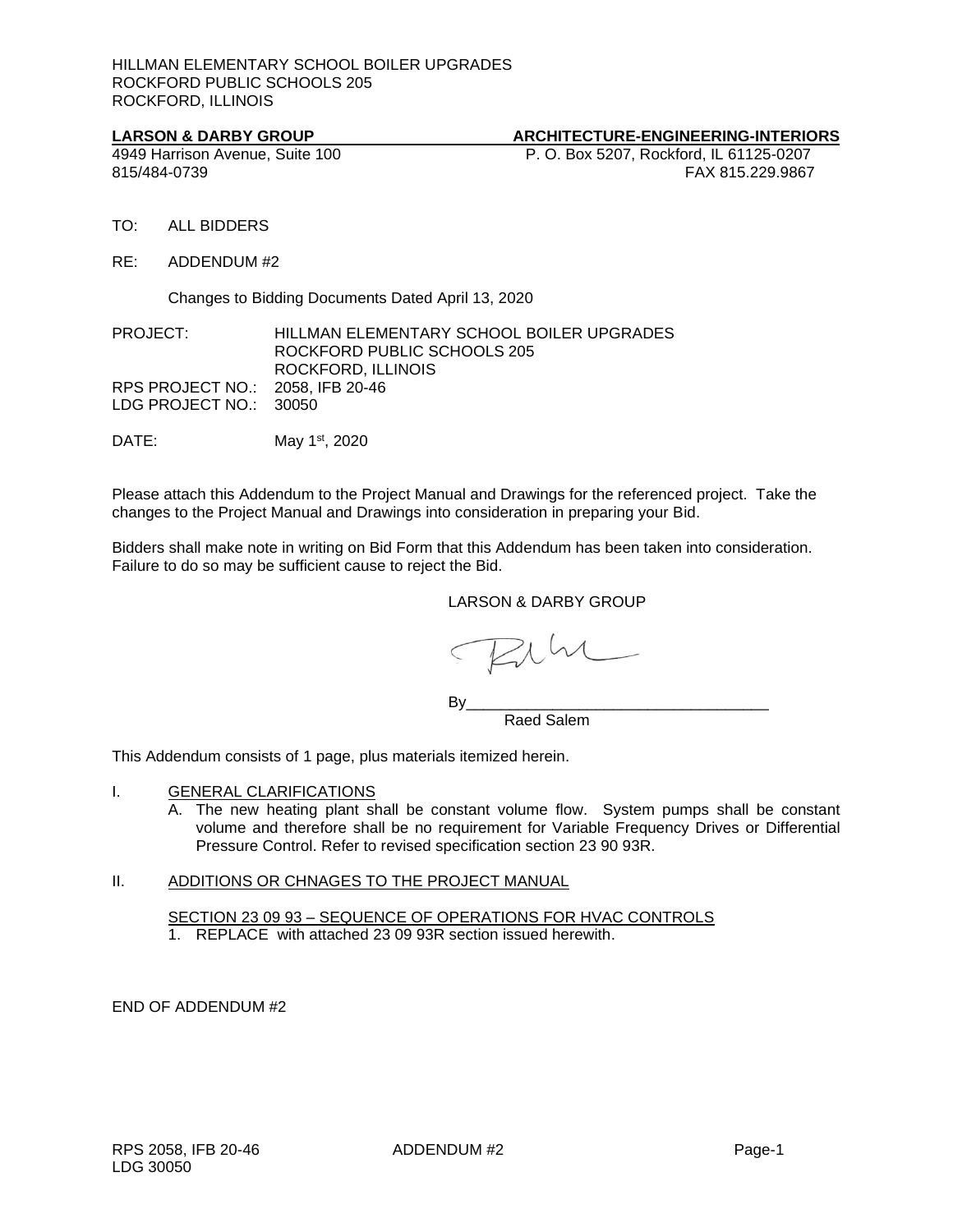# SECTION 23 09 93R - SEQUENCE OF OPERATIONS FOR HVAC CONTROLS

# PART 1 - GENERAL

# 1.1 RELATED DOCUMENTS

A. Drawings and general provisions of the Contract, including General and Supplementary Conditions, Division 00 Information for Bidders, and Division 01 Specification Sections, apply to this Section.

# 1.2 SUMMARY

- A. This Section includes control sequences for HVAC systems, subsystems, and equipment.
- B. Related Sections include the following:
	- 1. Section 230900 "Instrumentation and Control for HVAC" for control equipment and devices and for submittal requirements.

# 1.3 DEFINITIONS

- A. DDC: Direct digital control.
- 1.4 BOILERS (HEATING WATER RESET CONTROL) AND HW CIRCULATING PUMPS (PRIMARY/SECONDARY):
	- A. The DDC controller shall enable the hot water system at an outside air temperature below  $60^{\circ}$ F (adjustable) during occupied mode, below  $50^{\circ}$ F (adjustable) during unoccupied mode or as required by system demands. Heating water supply temperature set point shall be in accordance with an outdoor air reset schedule (adjustable):  $110^{\circ}$ F heating supply water at 60 $^{\circ}$ F outside air and  $180^\circ$ F at -10 $^\circ$ F.
	- B. Secondary Pumps: The lead hot water system pump shall start by a signal from the DDC controller. If the lead hot water system pump is started and no flow is proven, signal alarm and start lag hot water system pump. The DDC controller shall automatically switch the lead/lag pump every 14 days (adjustable).
	- C. Each boiler shall have an associated run around pump, which will operate whenever the boiler is in operation. The boilers control panel (provided by the boiler manufacturer) shall automatically switch lead/lag boiler and associated pump every 30 days (adjustable). Once flow is proven at the secondary pump, if the hot water supply temperature is less than set point temperature, the boilers shall be enabled by a signal from the DDC controller. The boiler control panel shall sequence the boilers as required by the system demand. The lead boiler internal controller shall start the associated pump. If no flow is proven, the boiler shall be disabled and an alarm shall be generated. The lag boiler shall then be enabled.
	- D. Once flow is proven for both the secondary pump and primary pump, the boiler controller shall start the lead boiler to maintain the hot water supply temperature set point. The DDC controller